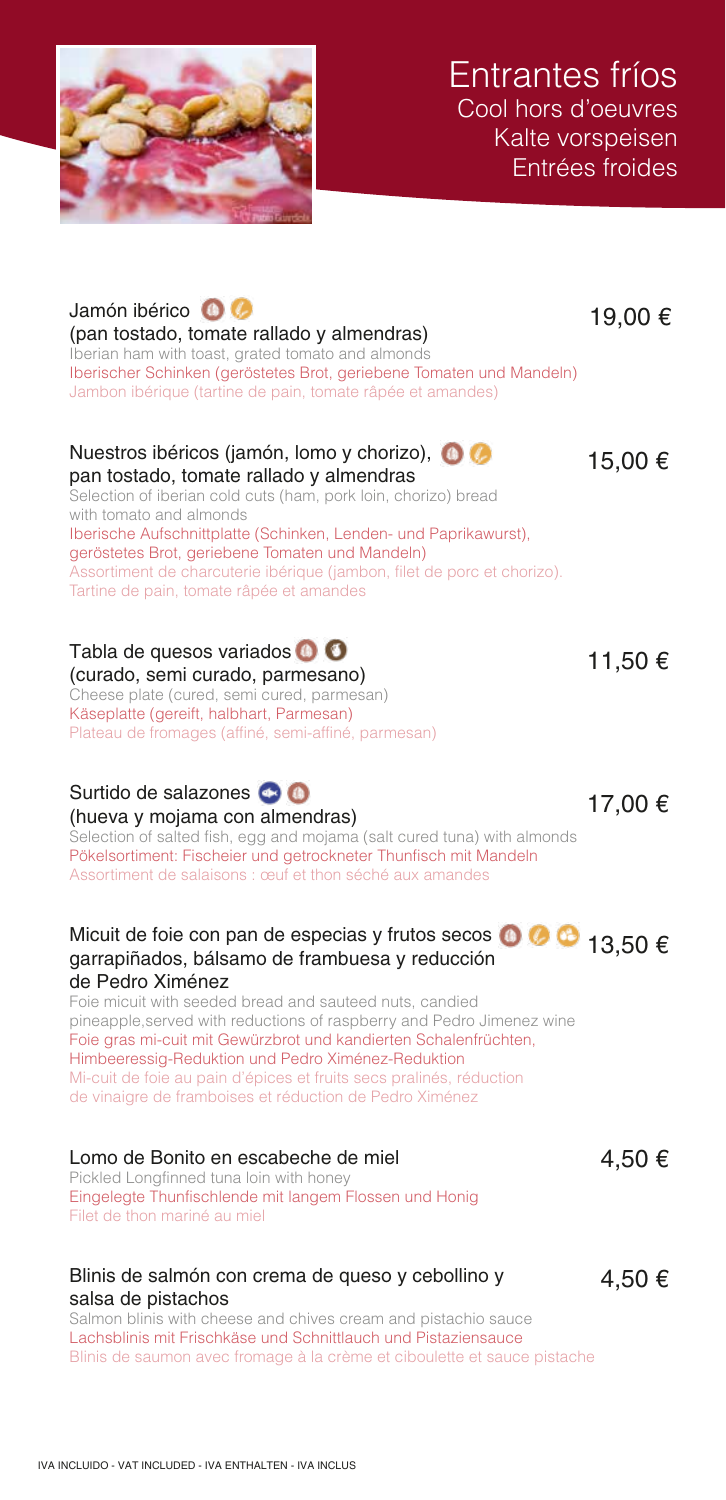

| Tomate con bonito, bacalao, aceitunas y aceite de oliva<br>Tomatoes with bonito, cod and olives drizzled with olive oil<br>Tomaten mit Thunfisch, Kabeljau, Oliven und Olivenöl<br>Tomates avec bonite, morue, olives et huile d'olive                                                                                                                                                                                                      | 14,00 €         |
|---------------------------------------------------------------------------------------------------------------------------------------------------------------------------------------------------------------------------------------------------------------------------------------------------------------------------------------------------------------------------------------------------------------------------------------------|-----------------|
| Ensalada de queso de cabra, jamón crujiente O O<br>y frutos secos aliñada con salsa de fresa<br>Salad with goat cheese, crispy serrano ham and dried fruit with<br>vinaigrette dressing<br>Gemischter Salat, Schalenfrüchte, Ziegenkäse, knuspriger<br>Serrano-Schinken und Erdbeervinaigrette<br>Assortiment de salades, fruits secs, fromage de chèvre, jambon<br>de campagne croustillant et vinaigrette de fraises                      | 9,50€           |
| Ensalada mixta (tomate, atún, espárragos huevo duro, co<br>maíz y aceitunas variadas)<br>Mixed salad (tomato, tuna, asparagus, boiled egg, and assorted olives)<br>Gemischter Salat, Tomaten, Thunfisch, Spargel, gekochtes Ei,<br>diverse Olivensorten<br>Salade mixte, tomates, thon, asperges, œuf dur, maïs, olives variées                                                                                                             | 9,00 $\epsilon$ |
| Cogollos de lechuga con atún blanco, maíz, aceitunas < 10,00 €<br>variadas, pimiento, anchoas, tomate, espárragos<br>Lettuce hearts with white tuna, anchovies, assorted olives, tomato,<br>asparagus and piquillo peppers<br>Salatköpfchen, Thunfisch, Mais, diverse Olivensorten,<br>Piquillo-Paprikaschoten, Sardellen, Tomaten, Spargel<br>Cœur de laitue, thon, maïs, olives variées, poivrons Piquillo,<br>anchois, tomates, asperges |                 |
| Ensalada del chef (lechugas variadas, pan, O O O O<br>pollo frito, frutos secos y aliño de mostaza antigua)<br>Chef salad (pieces of fried turkey and chicken with a vinaigrette<br>of mustard and dried fruits)<br>Gemischter Salat (croutons, gebratenes Hähnchen und Senfvinaigrette,<br>Schalenfrüchte)<br>Assortiment de salades (croutons, poulet rôti et vinaigrette de moutarde,<br>fruits secs)                                    | 9,50€           |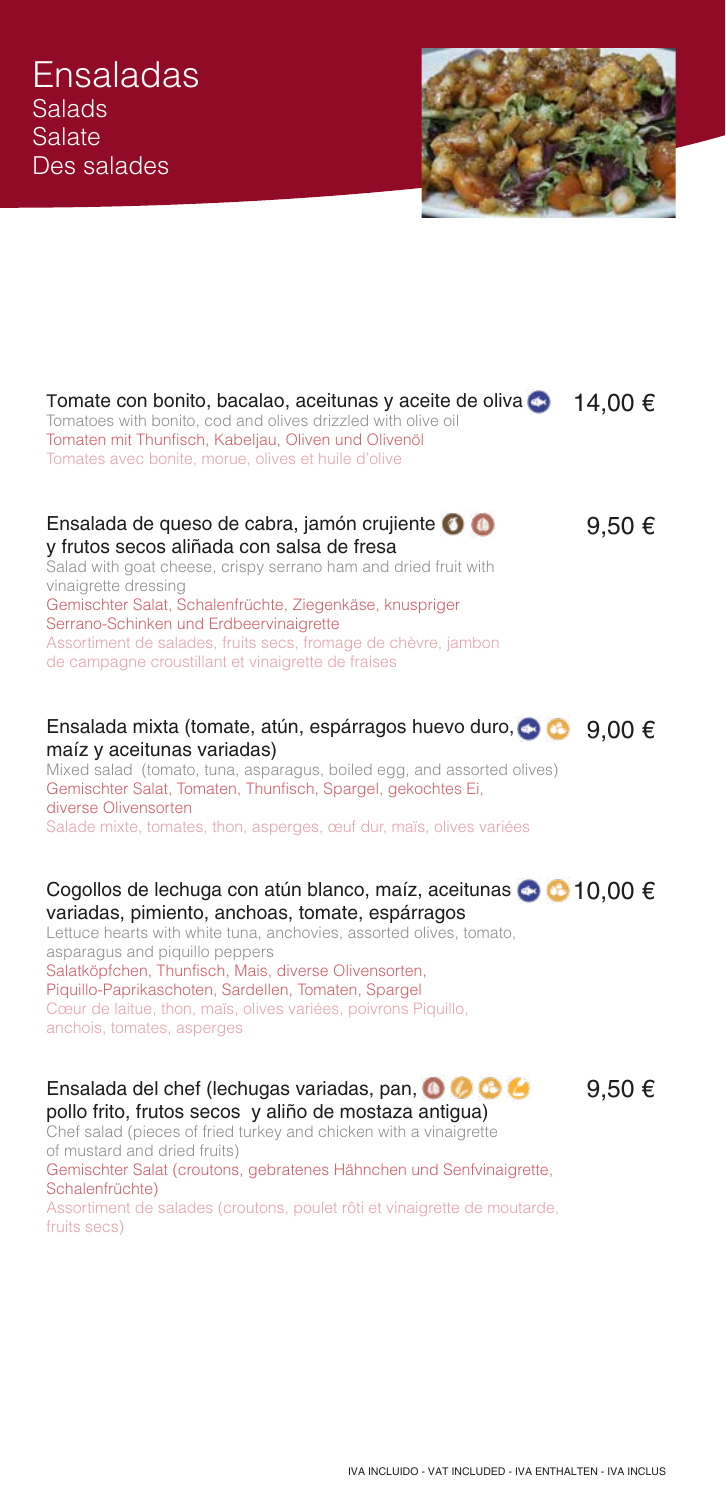

| Almejas al ajillo $\bullet$<br>Clams in garlic sauce<br>Venusmuscheln in Knoblauchsosse<br>Palourdes à l'ail                                                                                                                                                                                                                 | 15,50 € |
|------------------------------------------------------------------------------------------------------------------------------------------------------------------------------------------------------------------------------------------------------------------------------------------------------------------------------|---------|
| Calamares a la plancha <b>to a</b><br>Grilled squid<br>Tintenfisch gegrillt<br>Calamars à la plancha                                                                                                                                                                                                                         | 15,00 € |
| Calamares a la romana <b>b C</b><br>Deep fried squid rings in breadcrumbs<br>Tintenfisch paniert<br>Calamars à la romaine                                                                                                                                                                                                    | 14,00 € |
| 0000<br>Selección de croquetas de la casa (6u.)<br>Homemade assortment of croquettes (6p.)<br>Kroketten des Hauses (6 Stck.)<br>Assortiment de croquettes maison (6 u.)                                                                                                                                                      | 10,00 € |
| Crema de verduras<br>Soup of the day (for cream of vegetable)<br>Diverse Cremesuppen (Gemüsecreme)<br>Velouté varié (velouté de légumes)                                                                                                                                                                                     | 6,80 €  |
| Gambas al ajillo <b>C</b><br>Prawns and garlic sauce<br>Krabben in Knoblauchsosse<br>Crevettes à l'ail                                                                                                                                                                                                                       | 14,50 € |
| Pulpo al horno <b>O</b><br>Oven-baked octopus<br>Gebackene Krake<br>Poulpe au four                                                                                                                                                                                                                                           | 20,00€  |
| Sopa de pescado <b>@ O O</b><br>(gambas, pez espada, calamar, mejillones y almejas<br>con fondo de pescado)<br>Fish soup (prawns, swordfish, squid, mussels, clams)<br>Fischsuppe (Krabben, Schwertfisch, Tintenfisch, Mies- und<br>Venusmuscheln in Fischbrühe)<br>Soupe de poisson (crevettes, espadon, calamar, moules et | 8,50€   |

palourdes avec bouillon de poisson)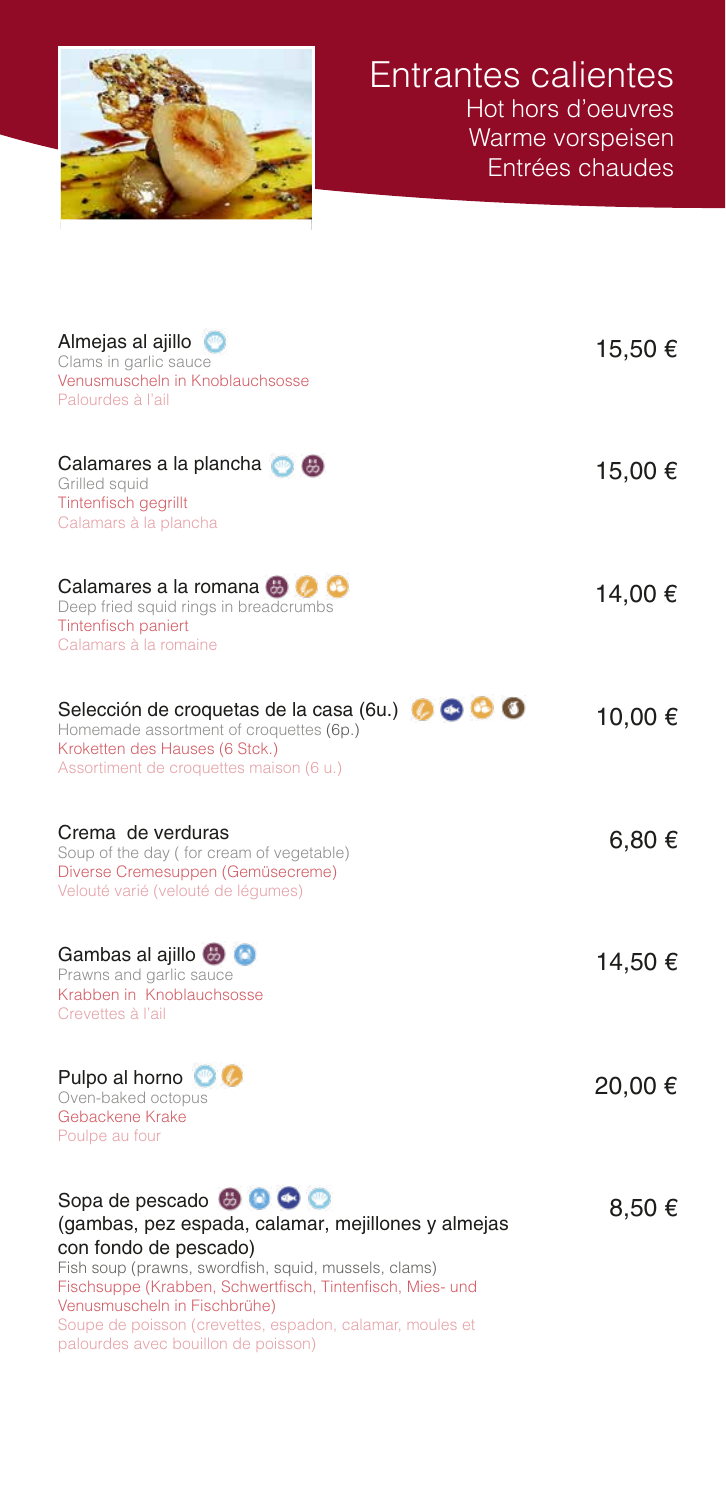| Parrillada de verduras con alioli de aceitunas<br>(berenjena, calabacín, cebolla, pimientos, espárragos verdes<br>y tomate con alioli de aceitunas)<br>Grilled vegetables (eggplant, pumpkin, onion, peppers, green<br>asparagus and tomato with alioli of olives)<br>Gegrille Gemüseplatte mit Knoblauchöl-Sosse (Auberginen,<br>Zucchini, Zwiebeln Paprikaschoten, grüner Spargel und Tomaten mit<br>Oliven-Knoblauchölsosse)<br>Grillade de légumes avec aïoli d'olives (aubergine, courgette,<br>oignon, poivron, asperges vertes et tomate à l'aïoli aux olives) | 11,50 € |
|-----------------------------------------------------------------------------------------------------------------------------------------------------------------------------------------------------------------------------------------------------------------------------------------------------------------------------------------------------------------------------------------------------------------------------------------------------------------------------------------------------------------------------------------------------------------------|---------|
| Salteado de setas con foie al Pedro Ximenez<br>Sauteed wild mushrooms with duck liver and Pedro Ximenez wine<br>Sautierte Pilze mit Foie gras und Pedro Ximénez<br>Poêlée de champignons et foie au Pedro Jiménez                                                                                                                                                                                                                                                                                                                                                     | 15,00 € |
| Sepia en su tinta $\bullet$<br>(con cebolla, ajo, tomate y brandy)<br>Sepia in its own black sauce<br>Sepie in ihrer Tinte (Sepia, Zwiebeln, Knoblauch, Tomaten und Brandy)<br>Seiche dans son encre (seiche, oignon, ail, tomate et Brandy)                                                                                                                                                                                                                                                                                                                          | 15,00 € |
| Marisco de mercado (100 g) $\bullet$ $\bullet$<br>Fresh seafood from the market (100 g)<br>Meeresfrüchte vom Markt (100 Gramm)<br>Fruits de mer du marché (100 grammes)                                                                                                                                                                                                                                                                                                                                                                                               | 16,00€  |
| Croqueta de Wakame <b>C C</b><br>Seaweed croquette with green pistachio sauce<br>Wakame-Krokette<br>Croquettes de Wakame                                                                                                                                                                                                                                                                                                                                                                                                                                              | 3,50€   |
| $\mathbf{\Phi}$ (a)<br>Vieira con foie y cristal de frutos secos<br>Scallops with foie and a dried fruit snap<br>Jakobsmuschel mit Foie mit Schalenfrucht-Kristall<br>Coquille Saint-Jacques aux fruits secs                                                                                                                                                                                                                                                                                                                                                          | 5,00€   |
| Pescaditos fritos (boquerones, pescadillas y salmonetes)<br>Fishies (red mullet, anchovies and whiting)<br>Frittierte Fische (sardellen, schellfisch und seerbarben)<br>Friture (anchois, merlans et rougets)                                                                                                                                                                                                                                                                                                                                                         | 19,00 € |

EN CUMPLIMIENTO DEL REAL DECRETO 1420/2006 SOBRE PREVENCIÓN DE LA PARASITOSIS POR ANISAKIS, RESTAURANTE PABLO GUARDIOLA,<br>COCINA EL PESCADO POR ENCIMA DE 65ºC Y LOS PESCADOS PARA CONSUMO EN CRIUDO SON CONGELADOS DURANTE PAL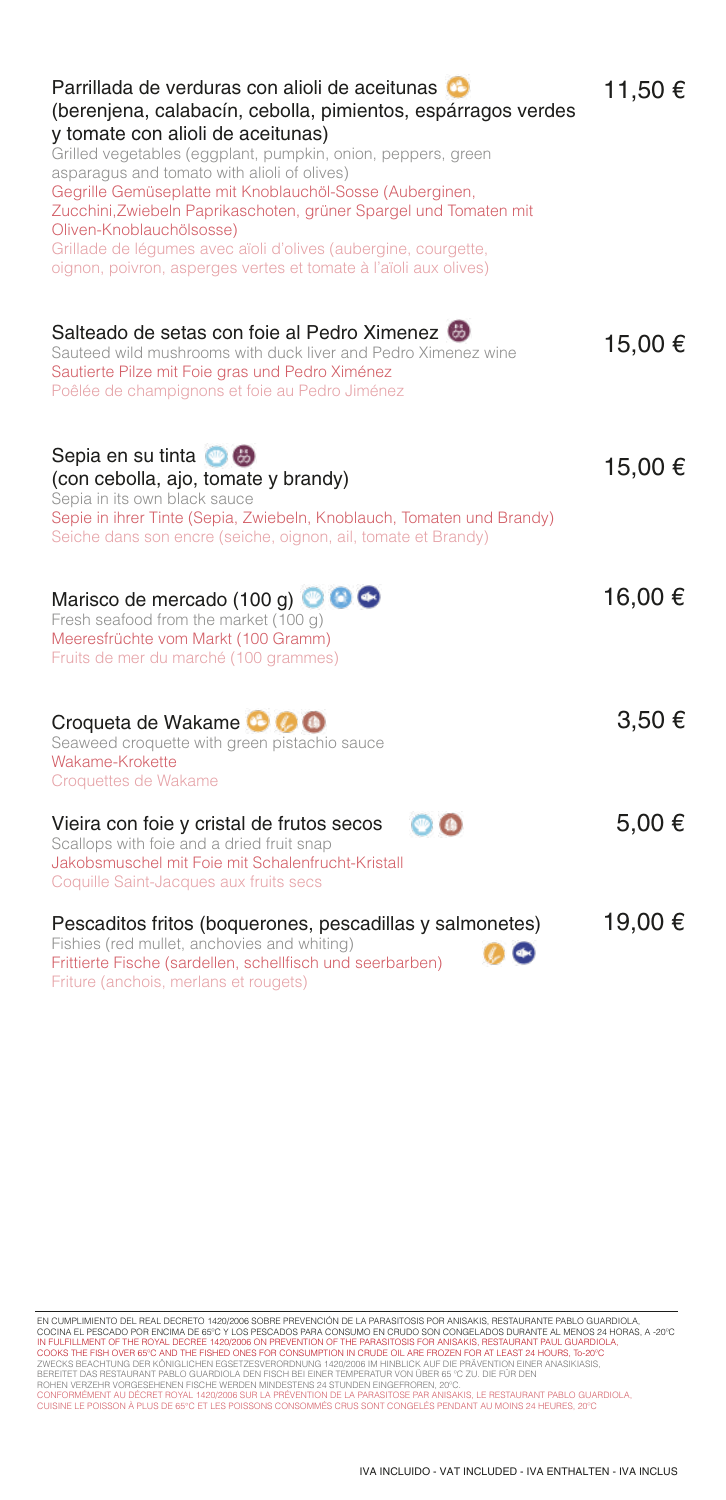| <b>Arroces</b><br>Reisgerichte<br>Plats de riz                                                                                                                                                                                                                                                                                                                                                                                                                                                                   | <b>Rice</b> |
|------------------------------------------------------------------------------------------------------------------------------------------------------------------------------------------------------------------------------------------------------------------------------------------------------------------------------------------------------------------------------------------------------------------------------------------------------------------------------------------------------------------|-------------|
| Arroz a banda (gambas, calamares, ñoras y caldo de pescado) $\bullet \bullet \bullet \bullet$ 13,00 €<br>Rice and prawns, calamari and fish soup<br>Arroz a banda (Reis, Krabben, Tintenfisch und Fischbrühe)<br>Arroz a banda (riz, crevettes, calamars et bouillon de poisson)                                                                                                                                                                                                                                 |             |
| Arroz negro de sepia <b>OC</b> O<br>(sepia en su tinta, gambas, ñoras, cebolla y caldo de pescado)<br>Rice and sepia in its own sauce, prawns and fish soup<br>Schwarzer Reis mit Sepia (Reis, Sepia in ihrer Tinte, getrocknete scharfe<br>Paprikaschote, Zwiebeln und Fischbrühe)<br>Riz noir à l'encre de seiche (riz, seiche dans son encre, crevettes,<br>piments d'Espagne, oignons et fumet de poisson)                                                                                                   | 14,00 €     |
| Arroz con verduras de nuestra huerta<br>(pimientos, ajos tiernos, alcachofas, guisantes, habas, coliflor y bacalao desmigado)<br>Rice and red peppers, artichoke, peas, beans, cauliflower and salted cod<br>Reis mit Gemüse unseres Gartens (Reis, Pakrikaschoten, Knoblauchtriebe,<br>Artischocken, grüne Erbsen, Saubohnen, Blumenkohl und Stockfisch)<br>Riz aux légumes de notre potager (riz, poivron, ails tendres, artichauts,<br>petits pois, fèves, chou-fleur et morue en salaison, un poisson à part | 14,50 €     |
| Caldero de los pescadores del Mar Menor con pescado aparte<br>(caldo de pescado, tomate, ñoras)<br>Typical rice "caldero", fish soup and ñoras (a kind of pepper) and fish apart<br>Eintopf der Fischer am Mar Menor<br>(Reis, Fischbrühe, Tomaten, getrocknete scharfe Paprikaschote)<br>Marmite des pêcheurs de la Mar Menor<br>(Riz, bouillon de poisson, tomate, piments d'Espagne), fische dienten separat                                                                                                  | 14,50€      |
| Paella de conejo (conejo, tomate, alcachofas, pimientos, tomillo)<br>Paella and rabbit, peppers and rice<br>Kaninchen-Paella (Kaninchen, Tomaten, Artischocken, Paprikaschoten, Reis, Thymian)<br>Paella de lapin (lapin, tomate, artichauts, poivrons, riz, thym)                                                                                                                                                                                                                                               | 13,50 €     |
| Paella de marisco <b>OO</b><br>(calamar, almejas, emperador, cigalas, gambas, mejillones y pimiento)<br>Shellfish paella (calamari, clams, mussels, prawns, red peppers)<br>Paella mit Meeresfrüchten (Paaprikascshoten, Krabben, Miesmuscheln, Tintenfisch,<br>Venusmuscheln, Schwertfisch und Kaisergranaten)<br>Paella aux fruits de mer (poivron, crevettes, moules, calamar,<br>palourdes, espadon et langoustines)                                                                                         | 15,00 €     |
| Paella marinera (mújol, almejas, calamar, gambas, ñoras y caldo de pescado)<br>Fish paella (grey mullet, clams, calamari, shelled prawns with a fish soup base)<br>Paella marinera (Reis, Meeräsche, Venusmuscheln, nationaler Tintenfisch,<br>中田口<br>gepellte Krabben, Tomaten und Fischbrühe)<br>Paella marinière (riz, mulet, palourdes, calamar du pays, crevettes décortiquées,<br>tomate et fumet de poisson)                                                                                              | 15,00 €     |
| Paella de pollo (pimiento rojo, pollo y caldo de pollo)<br>Paella and red pepper, chicken and chicken broth<br>Paella mit Hühnerfleisch (Reis, rote Paprikaschote, Hühnerfleisch und Hühnerbrühe)<br>Paella de poulet (riz, poivron rouge, poulet et bouillon de poulet)                                                                                                                                                                                                                                         | 13,50€      |
| Paella mixta (pollo, gambas, calamar, caldo de pescado y pimiento rojo)<br>Paella and red pepper, chicken, prawns, calamari and fish soup<br>품)<br>Gemischte Paella (Reis, rote Paprikaschote, Hühnerfleisch, Krabben,<br>Tintenfisch und Fischbrühe)<br>Paella mixte (riz, poivron rouge, poulet, crevettes, calamar et fumet de poisson)                                                                                                                                                                       | 14,00 €     |
| Arroz con bogavante (por encargo) <b>OB</b><br>(calamares, gambas, ñoras y caldo de pescado).<br>Rice and lobster, red pepper and fish soup<br>Reis mit Hummer (auf Bestellung) - (Reis, Hummer, getrocknete scharfe<br>Paprikaschoten, Tintenfisch, Krabben, Fischbrühe)<br>Riz au Homard (sur commande) - (riz. homard, piments d'Espagne                                                                                                                                                                      | 19,50 €     |

 $\tau$   $\tau$ 

Riz au Homard (sur commande) - (riz, homard, piments d'Espagne, calamars, crevettes, fumet de poisson)



PRECIO POR RACIÓN. MÍNIMO 2 RACIONES PERSON PRICE 2 PEOPLE MINIMUM PREIS PRO PORTION, MINDESTENS 2 PORTIONEN PRIX PAR PORTION. MINIMUM 2 PORTIONS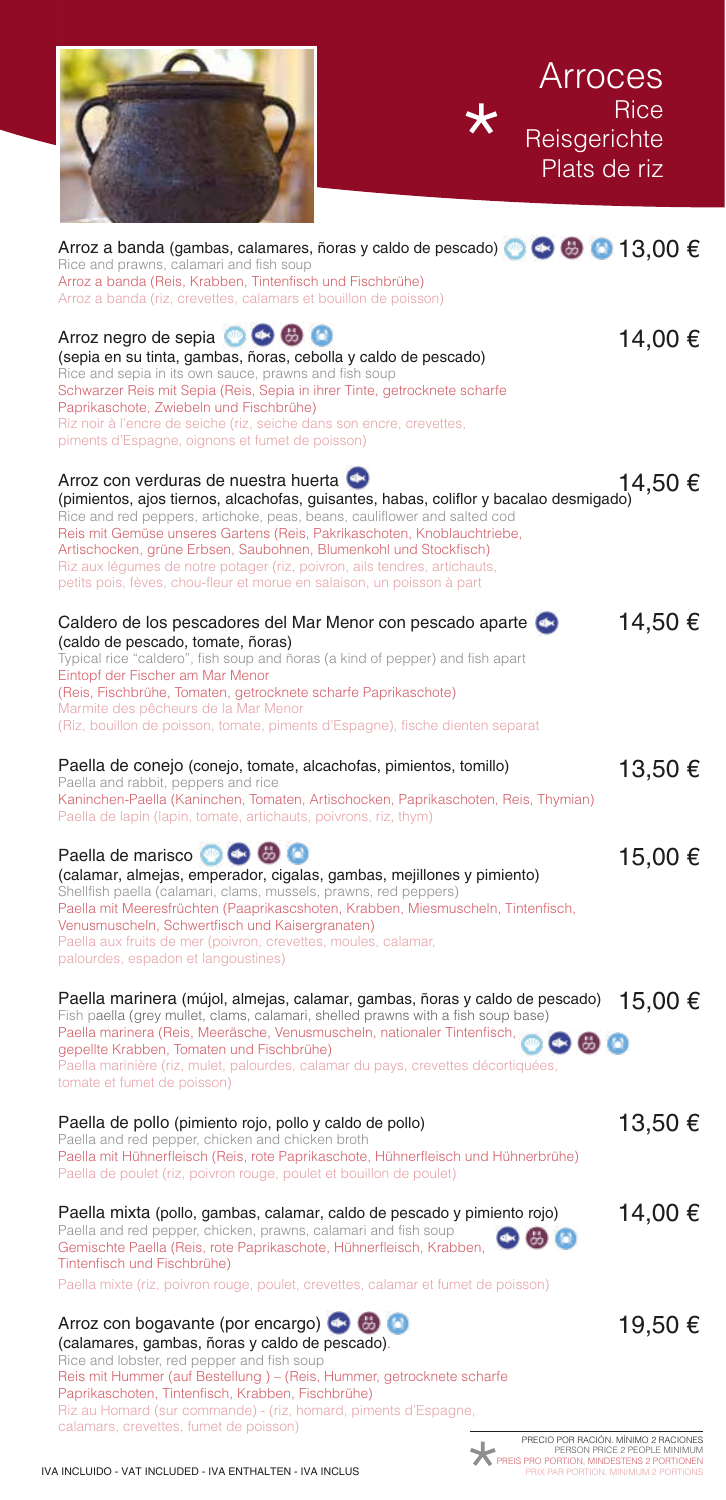

| Chuletillas de cabrito con patatas fritas y pimiento<br>Baby goatling chops, chips and pepper<br>Zicklein-Koteletts mit Pommes Frites und Paprikaschoten<br>Côtelettes de chevreau avec frites et poivron |                                                                                                                                                                                                                                                                                                                                                              | 17,00 € |
|-----------------------------------------------------------------------------------------------------------------------------------------------------------------------------------------------------------|--------------------------------------------------------------------------------------------------------------------------------------------------------------------------------------------------------------------------------------------------------------------------------------------------------------------------------------------------------------|---------|
| y patata asada                                                                                                                                                                                            | Entrecot de ternera con berenjena, calabacín, pimiento<br>Sirloin steak with aubergine, zucchini, peppers and roasted potato<br>Kalbssteak mit Auberginen, Zucchini, Paprikaschoten und Backkartoffeln<br>Entrecôte de veau avec aubergine, courgette, poivron et pomme de terre rôtie                                                                       | 17,50€  |
| y patata asada                                                                                                                                                                                            | Chuletón de ternera con berenjena, calabacín, pimientos<br>T-bone steak with aubergine, zucchini, peppers and roasted potato<br>Kalbskotelett mit Auberginen, Zucchini, Paprikaschoten und Backkartoffeln<br>Côte de veau avec aubergine, courgette, poivron et pomme de terre rôtie                                                                         | 26,00 € |
| Fillet steak with mashed potato, bacon and onion<br>Aloyau de veau avec purée de pommes de terre, lard et oignon                                                                                          | Solomillo de ternera con rústico de patata, beicon y cebolla<br>Kalbsfilet mit Quetschkartoffeln, geräuchertem Schinken und Zwiebeln                                                                                                                                                                                                                         | 24,00 € |
| Chuletas de cordero con patatas fritas y pimientos<br>Lamb chops, chips and pepper<br>Lammkoteletts mit Pommes Frites und Paprikaschoten<br>Côtelettes de mouton avec frites et poivron                   |                                                                                                                                                                                                                                                                                                                                                              | 16,50 € |
| en su jugo, con patata, zanahorias y calabacín<br>carottes et courgettes                                                                                                                                  | Medallones de pierna de cordero asado <b>OOOOOO</b><br>Medallions of roasted lamb in its own sauce with potato, carrots and zucchini<br>Lammkeulen - Medaillons im eigenen Saft, mit Kartoffeln, Mohrrüben und Zucchini<br>Médaillons de patte de mouton rôtie dans son jus avec pommes de terre,                                                            | 16,50 € |
| y patata asada                                                                                                                                                                                            | Lomo alto de Angus con berenjena, calabacín, pimiento<br>Sirloin steak of angus beef with aubergine, zucchini, peppers and roasted potato<br>Angus-Lendensteak mit Auberginen, Zucchini, Paprikaschoten und Backkartoffeln<br>Entrecôte d'Angus avec aubergine, courgette, poivron et pommes de terre rôtie                                                  | 25,50 € |
| pommes de terre et basilic                                                                                                                                                                                | Pechuga de pollo rellena de espinacas <b>OOOOOO</b><br>y queso con salsa de beicon y puré de patatas con albahaca<br>Chicken breast stuffed with sauce of spinach, cheese and bacon<br>Gefüllte Hühnerbrust mit Spinat und Käse, Baconsosse, Kartoffelpüree und Basilikum<br>Blanc de poulet farci aux épinards et au fromage avec sauce au lard et purée de | 16,50 € |
| Chuletón de vaca rubia gallega<br>T-bone steak of Galician blonde cow<br>Kalbskotelett Galizische blonde Kuh<br>Côte de veau Vache blonde galicienne                                                      |                                                                                                                                                                                                                                                                                                                                                              | 53,00 € |
|                                                                                                                                                                                                           | Salsa roquefort o pimienta<br>Roquefort o pepper sauce                                                                                                                                                                                                                                                                                                       | 2,20€   |
|                                                                                                                                                                                                           | Salsa vino tinto @ COOO<br>Wine sauce                                                                                                                                                                                                                                                                                                                        | 2,20€   |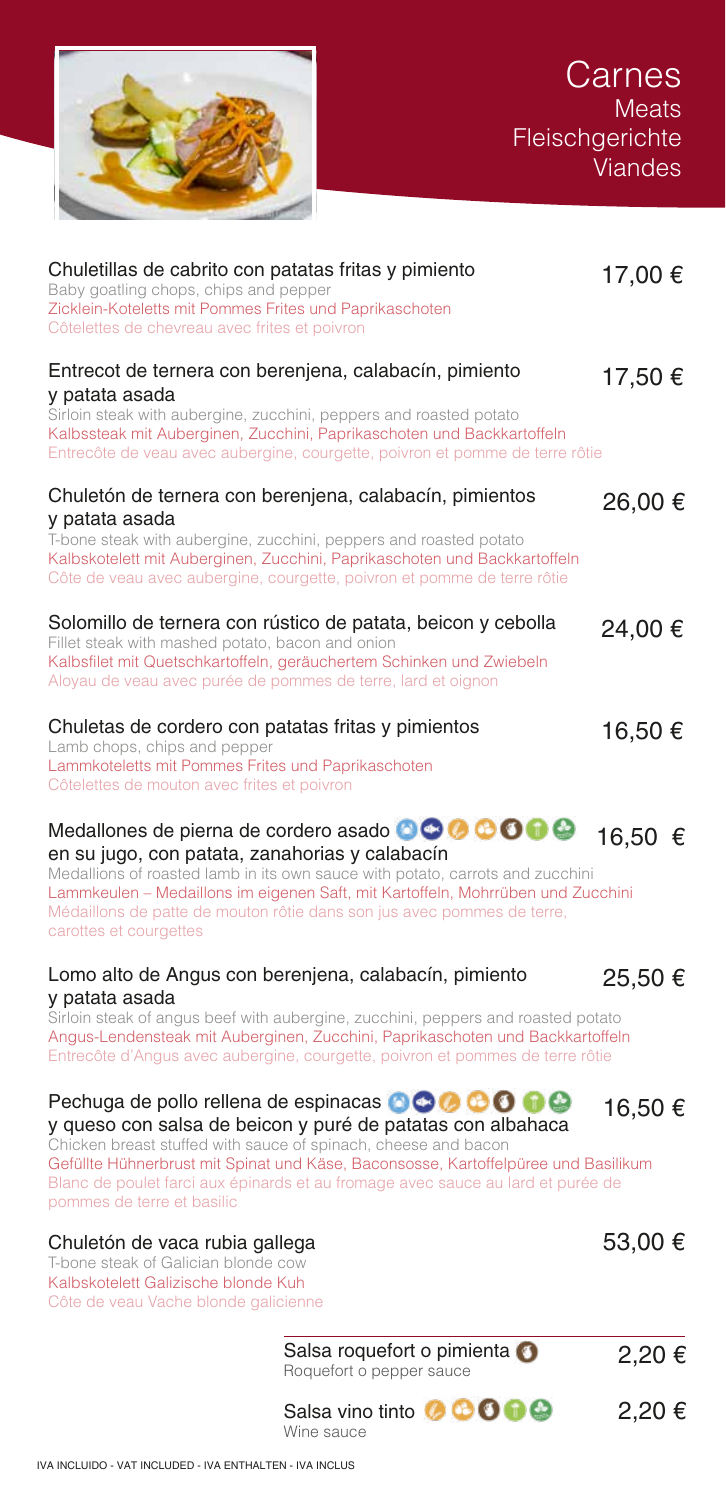![](_page_6_Picture_1.jpeg)

| Dorada en lomos con arroz negro 80000<br>de sepia y pimientos de piquillo<br>Fillets of sea bream with black rice and piquillo peppers<br>Goldbrassen-Filet mit schwarzem Sepia-Reis und Piquillo-Paprikaschoten<br>Filets de daurade avec riz noir à l'encre de seiche et poivrons Piquillo                                                                                                                               | 16,00 €     |
|----------------------------------------------------------------------------------------------------------------------------------------------------------------------------------------------------------------------------------------------------------------------------------------------------------------------------------------------------------------------------------------------------------------------------|-------------|
| $\bullet$ $\bullet$<br>Rodaballo con crema de anchoa, patata y verduras<br>Turbot with cream of anchovy, vegetables, potato, beans and<br>carrots<br>Steinbutt mit Sardellencreme, Backkartoffeln, Bohnen und Mohrrüben                                                                                                                                                                                                    | 18,50 €     |
| Turbot à la crème d'anchois et pomme de terre rôtie, haricots verts et carottes                                                                                                                                                                                                                                                                                                                                            |             |
| Lubina en lomos, con salteado de espinacas, beicon y piñones<br>Filet of sea bass with sauteed spinach, bacon and pine nuts<br>Seebarsch-Filet mit sautiertem Spinat, Bacon und Pinienkernen<br>Filets de bar avec poêlée d'épinards, lard et pignons                                                                                                                                                                      | 16,00 €     |
| Dentón en cazuela <b>O O O</b><br>(gambas, almejas, cebolla, tomate, piñones, caldo de pescado y vino blanco)<br>Denton fish pot, prawns, clams and fish broth<br>Zahnbrassen-Kasserolle (Zahnbrasse, Krabben, Venusmuscheln, Zwiebeln,<br>Pinienkernen, Fischbrühe und Weisswein)<br>Marmite de denté (denté, crevettes, palourdes, oignon, tomate, pignons<br>et bouillon de poisson et vin blanc)                       | 25,00 €     |
| Bacalao "Villarino" (bacalao frito rebozado en harina y cebolla)<br>Cod "villarino" (cod and onions in a light flour batter)<br>Kabeljau "Villarino". (Kabeljau gebraten, paniert mit Mehl und Zwiebeln)<br>Morue « Villarino » (morue frite panée dans de la farine et de l'oignon)                                                                                                                                       | 16,50 €     |
| Gallo San Pedro, frito en harina, <b>O</b><br>(patatas fritas y pimientos de Padrón)<br>John dory with chips, pepper fritters in a light batter<br>Scholle San Pedro, paniert in Mehl, mit Pommes Frites und Padrón-Paprikaschoten<br>Saint-Pierre pané avec de la farine, des frites et poivrons du Padrón                                                                                                                | 25,00 €     |
| Lecha a la plancha (berenjena, calabacín, pimientos,<br>cebolla y espárragos a la plancha)<br>Milt (fish roe) with grilled vegetables, aubergine, zucchini, peppers,<br>onions and asparagus<br>Lecha (Zitronenfisch) gegrillt mit Gemüse (Lecha, Auberginen, Zucchini,<br>Zwiebeln und Spargel)<br>Sériole aux légumes à la plancha (sériole, aubergine, courgette,<br>poivron, oignon et asperges)                       | 21,00 €     |
| Atún de ijada a la plancha (patatas fritas y pimiento verde)<br>Tuna flank with chips and green peppers<br>Thunfisch-Ijada (Bauchfleisch) mit Pommes Frites und grünen Paprikaschoten<br>Flanc de thon avec frites, poivron vert                                                                                                                                                                                           | 25,00 €     |
| Mero a la plancha (con berenjena, pimientos, calabacín y espárragos)<br>Grouper fried on the plancha with aubergines, peppers and asparagus<br>Zackenbarsch gegrillt mit Auberginen, Paprikaschoten, Zucchini und Spargel.<br>Mérou à la plancha avec aubergine, poivron, courgette et asperges<br>EN CUMPLIMIENTO DEL REAL DECRETO 1420/2006 SORRE PREVENCIÓN DE LA PARASITOSIS POR ANISAKIS, RESTAURANTE PARLO GUARDIOLA | $25,00 \in$ |

EN CUMPLIMIENTO DEL REAL DECRETO 1420/2006 SOBRE PREVENCIÓN DE LA PARASITOSIS POR ANISAKIS, RESTAURANTE PABLO GUARDIOLA,<br>COCINA EL PESCADO POR ENCIMA DE 65°C Y LOS PESCADOS PARA CONSUMO EN CRIUDO SON CONGELADOS DURANTE AL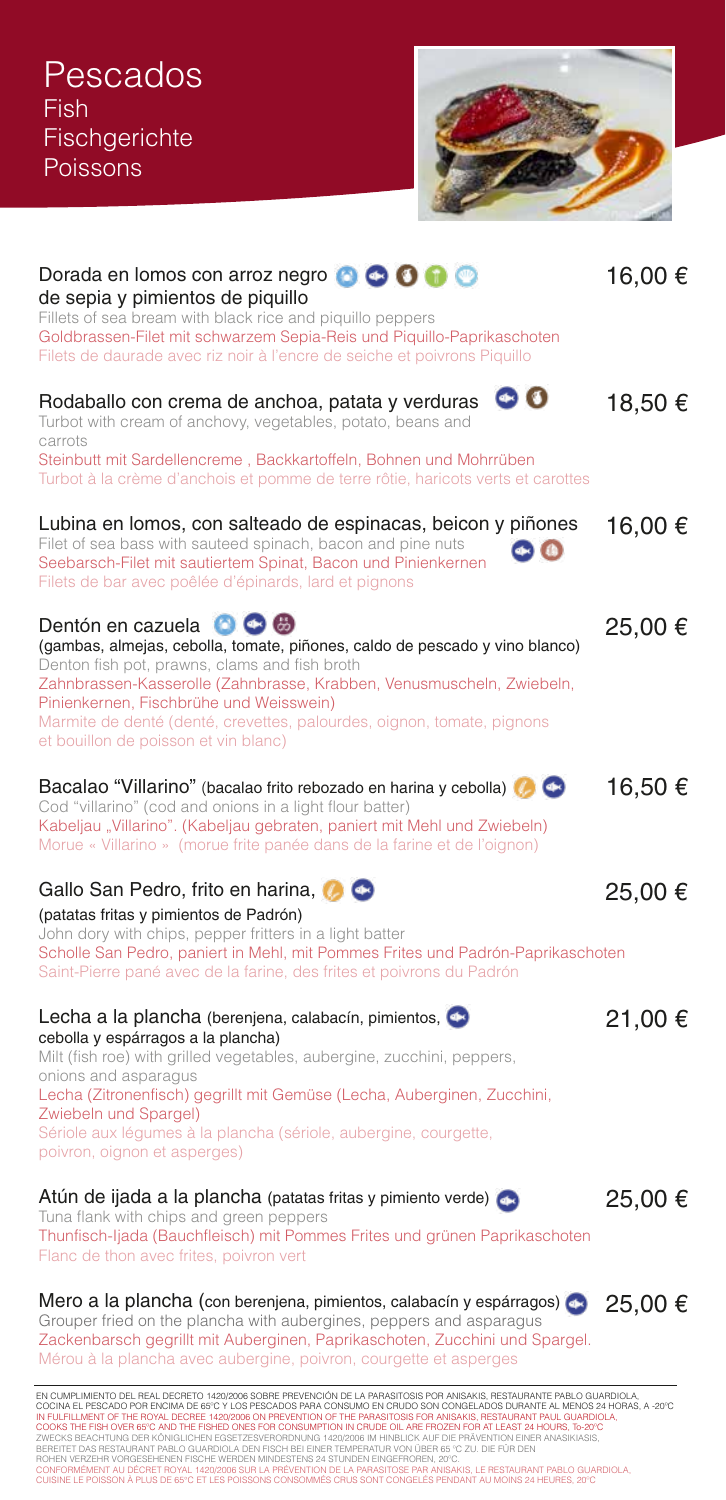![](_page_7_Picture_1.jpeg)

| Tortillas y Pastas Omelettes and pasta<br>Omeletts und nudelgerichte Omelettes et pâtes                                                                                                                                                                                                                                                                                                                                                                                                                                  |         |
|--------------------------------------------------------------------------------------------------------------------------------------------------------------------------------------------------------------------------------------------------------------------------------------------------------------------------------------------------------------------------------------------------------------------------------------------------------------------------------------------------------------------------|---------|
| Huevos rotos (patatas, huevos fritos y jamón serrano)<br>Potatoes with fried eggs and serrano ham<br>Geplatzte Spiegeleier (Kartoffeln, gebratene Eier und Serrano-Schinken)<br>Œufs brouillés (frites, œuf sur le plat et jambon de campagne)                                                                                                                                                                                                                                                                           | 9,00€   |
| Huevos a la Navarra <b>C</b><br>(tomate frito, jamón, chorizo, huevos y espárragos blancos)<br>Fried tomatoes, ham, chorizo, eggs and white asparagus<br>Eier à la Navarra<br>(Tomatensosse, Schinken, Paprikawurst, Eier und weisser Spargel)<br>Œufs à la navarraise<br>(sauce tomate, jambon, chorizo, œufs et asperges blanches)                                                                                                                                                                                     | 10,00 € |
| Tortilla de gambas (huevos y gambas) <b>300</b><br>Prawn omelette<br>Krabbenomelett (Eier, Krabben)<br>Omelette aux crevettes (œufs, crevettes)                                                                                                                                                                                                                                                                                                                                                                          | 10,50 € |
| Pappardelle con frutos del mar <b>@ 0 0 0 0 0</b><br>(pasta ancha, gambas, calamar, almejas y caldo de pescado)<br>Pappardelle pasta with seafood, prawns, calamari, clams and fish soup<br>Pappardelle mit Meeresfrüchten<br>(Bandnudeln, Krabben, Venusmuscheln und Fischbrühe)<br>Pappardelle aux fruits de mer<br>(fettucine larges, crevettes, calamars, palourdes et fumet de poisson)                                                                                                                             | 14,50 € |
| Fusilli con verduras <b>O</b><br>(pasta helicoidal, tomate frito, berenjena, calabacín,<br>cebolla, pimiento rojo y pimiento verde)<br>Pasta, fried tomato, aubergine, zucchini, onion, red and green peppers<br>Fusilli mit Gemüse (Spiral-Nudeln, Tomatensosse,<br>Auberginen, Zucchini, Zwibeln, rote und grüne Paprikaschoten)<br>Fusilli aux légumes (pâtes hélicoïdales, sauce tomate,<br>aubergine, courgette, oignon, poivron rouge et poivron vert)<br>Menú de niños Childrens menu<br>Kindermenüs Menu enfants | 13,50 € |
|                                                                                                                                                                                                                                                                                                                                                                                                                                                                                                                          |         |

### Escalope de pollo o lomo de cerdo con patatas fritas 9,50  $\epsilon$ <br>Chicken scallops or pork tenderloin with chips  $\epsilon$ Hühner- oder Schweineschnitzel mit Pommes Frites Escalope de poulet ou filet de porc avec frites

## Pasta con tomate y atún **O O**

Pasta with tomato and tuna Nudeln mit Tomaten und Thunfisch Pâtes à la sauce tomate et au thon

#### Pasta a la carbonara **C**O Pasta with carbonara sauce Nudeln à la carbonara

Pâtes à la carbonara

IVA INCLUIDO - VAT INCLUDED - IVA ENTHALTEN - IVA INCLUS

INCLUYE REFRESCO, PAN Y POSTRE SOFT-DRINKS, BREAD AND DESSERT ARE INCLUDED INBEGRIFFEN IM MENÜ PRO PERSON: BROT, EIN GETRÄNK (WASSER ODER ERFRISCHUNGSGETRÄNK) LE MENU COMPREND PAR PERSONNE : DU PAIN, UNE BOISSON (EAU OU RAFRAÎCHISSEMENT)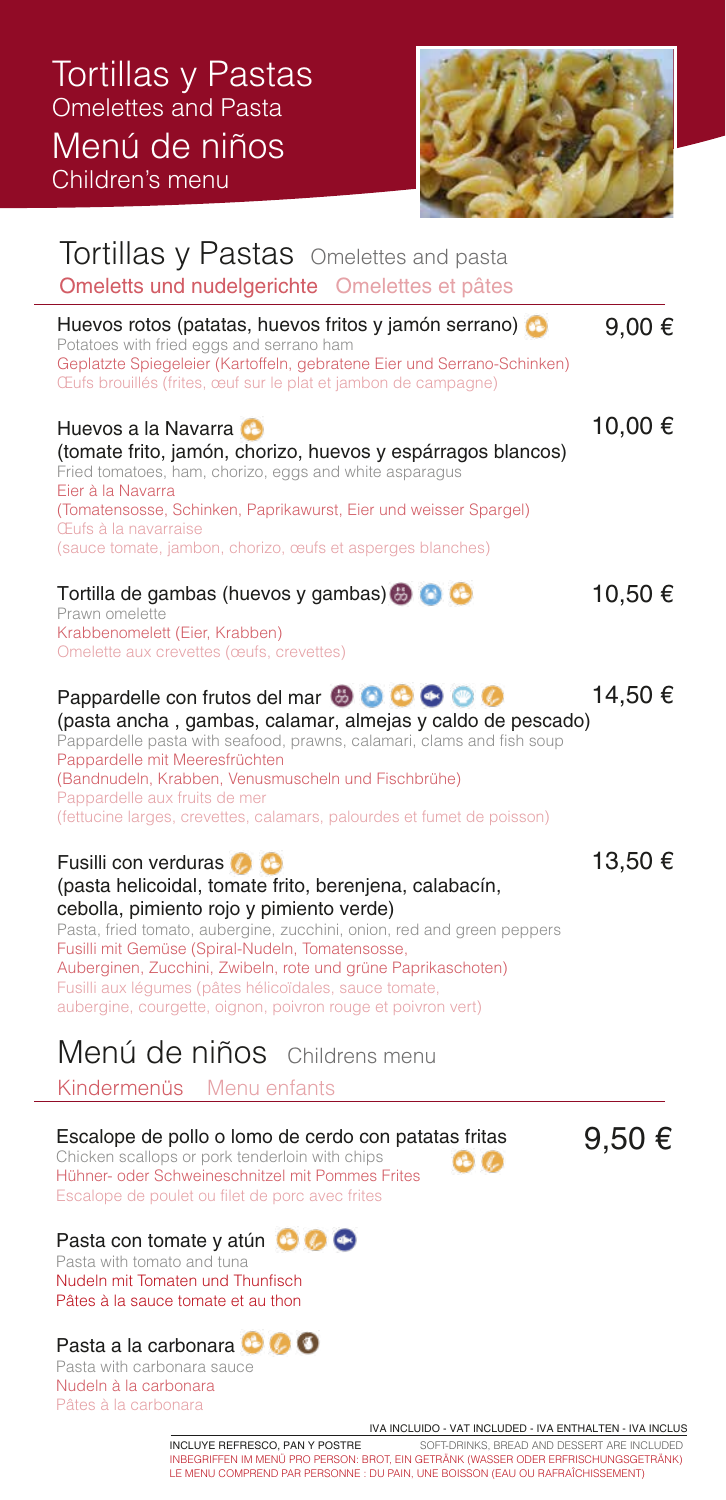| Arroz con leche <b>O</b><br>Rice pudding<br><b>Milchreis</b><br>Riz au lait                                                 | 5,00 € |
|-----------------------------------------------------------------------------------------------------------------------------|--------|
| Copito de nieve O O O<br>Meringue and custard<br>Schneeflocke<br>Flocon de neige                                            | 5,50 € |
| Flan de la casa $\bigcirc$ $\bigcirc$<br>Flan caramel<br><b>Flan des Hauses</b><br>Crème caramel maison                     | 4,50 € |
| Crema de caramelo tostada O O C<br>Toasted caramel cream<br>Karamellisierte Creme Hausmacher Art<br>Crème brûlée maison     | 5,00 € |
| Pan de calatrava <b>O C</b><br>Sponge cake with milk<br>Calatrava-Brot<br>Pan de calatrava (pudding)                        | 4,50 € |
| Tarta de manzana templada <b>O</b><br>Warm apple pie<br>Warme Apfeltorte<br>Tarte tiède aux pommes                          | 6,00 € |
| Tarta de la abuela <b>O O</b><br>Chocolate cake<br>Grossmutter-Torte<br>Tarte de la grand-mère                              | 5,00 € |
| Tiramisú <b>O</b><br>Tiramisu Tiramisu Tiramisu                                                                             | 5,00 € |
| Couland de chocolate caliente 0 0 0 0 0<br>Warm chocolate couland<br>Schokoladen-Coulant heiss<br>Coulant au chocolat chaud | 6,00 € |
| Fruta de tiempo<br>Seasonal fruits<br>Obst der Saison<br>Fruit de saison                                                    | 5,50 € |
| Mantecado helado <b>O</b><br>Ice cream<br>Geeistes Mantecado                                                                | 5,00 € |
| Mantecado glacé (biscuit au beurre)<br>Tarta de queso <b>O</b><br>Cheese cake<br>Käsekuchen                                 | 6,00 € |
| Tarte au fromage                                                                                                            |        |